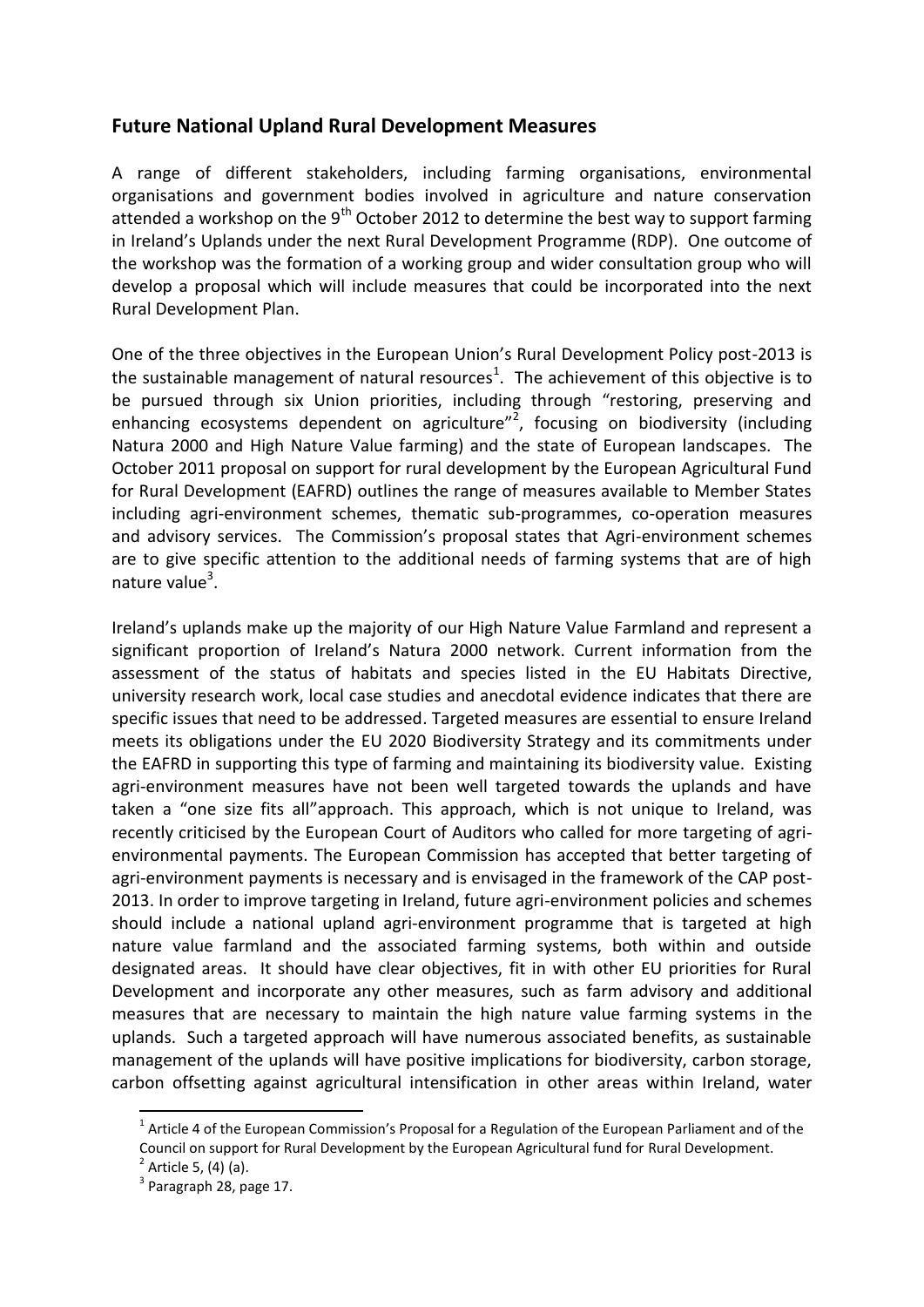quality, flood mitigation and tourism. These outcomes will all contribute to the Rural Development Programme's objectives and priorities.

### **Targeting an Uplands Scheme**

A scheme should be targeted at upland farmers who are actively managing land that has a high percentage of semi-natural vegetation or who are willing to recommence farming on abandoned semi-natural land. Such land should include areas of dry heath, wet heath, blanket bog, semi-natural grasslands and other habitat types associated with extensive upland systems.

The nature of Ireland's Atlantic climate means that "upland" vegetation can occur down to sea level, therefore altitude should not be used to define eligibility. Specific evidence-based eligibility criteria will be developed.

## **Scheme details**

It is proposed that a specific agri-environment scheme for the uplands should be developed for incorporation into Ireland's Rural Development Plan. The scheme will focus on the maintenance and re-introduction of traditional sustainable farming practices to restore, preserve and enhance ecosystems dependent on agriculture. It will also incorporate enhancement measures required to meet the programme's objectives. The biodiversity requirements of the scheme will go beyond those required under Good Agricultural and Environmental Condition (GAEC). It will also differ from the existing LFA scheme as it will be targeted to semi-natural areas with specific measures to enhance their condition.

The proposal is to formulate an outputs-driven scheme, where those farmers whose farmland habitats are in the best condition will achieve higher returns. The scheme should include a works programme that will identify what work is necessary to improve the condition of the habitats. Examples of such works include targeted grazing levels for specific objectives, removal of scrub, bracken or alien plants, mosaic burning etc. The Scheme would need to include a capital works programme to finance the associated work required.

## **Monitoring details**

A critical part of the scheme would be the inclusion of ecological monitoring of its outputs to identify any necessary changes to farming practices so that the Scheme meets its objectives. It is proposed that this ecological monitoring would be separate from inspection for non-compliance issues, instead it would measure the public benefits achieved.

#### **Next steps**

In order to move this collaborative proposal forward, it needs to be incorporated into the developing RDP and considered in the broader context of the RDP's ex-ante evaluation. The key role of the ex-ante evaluation is to contribute to developing an RDP that is both in line with the needs identified for Ireland but also with EU-wide priorities. The stakeholders referred to above have nominated and established a working group whose members have expertise on agriculture, environmental and policy matters to develop the proposal for an Uplands Scheme that can be fully incorporated into Ireland's RDP under the Agrienvironment Programme, and other relevant articles.